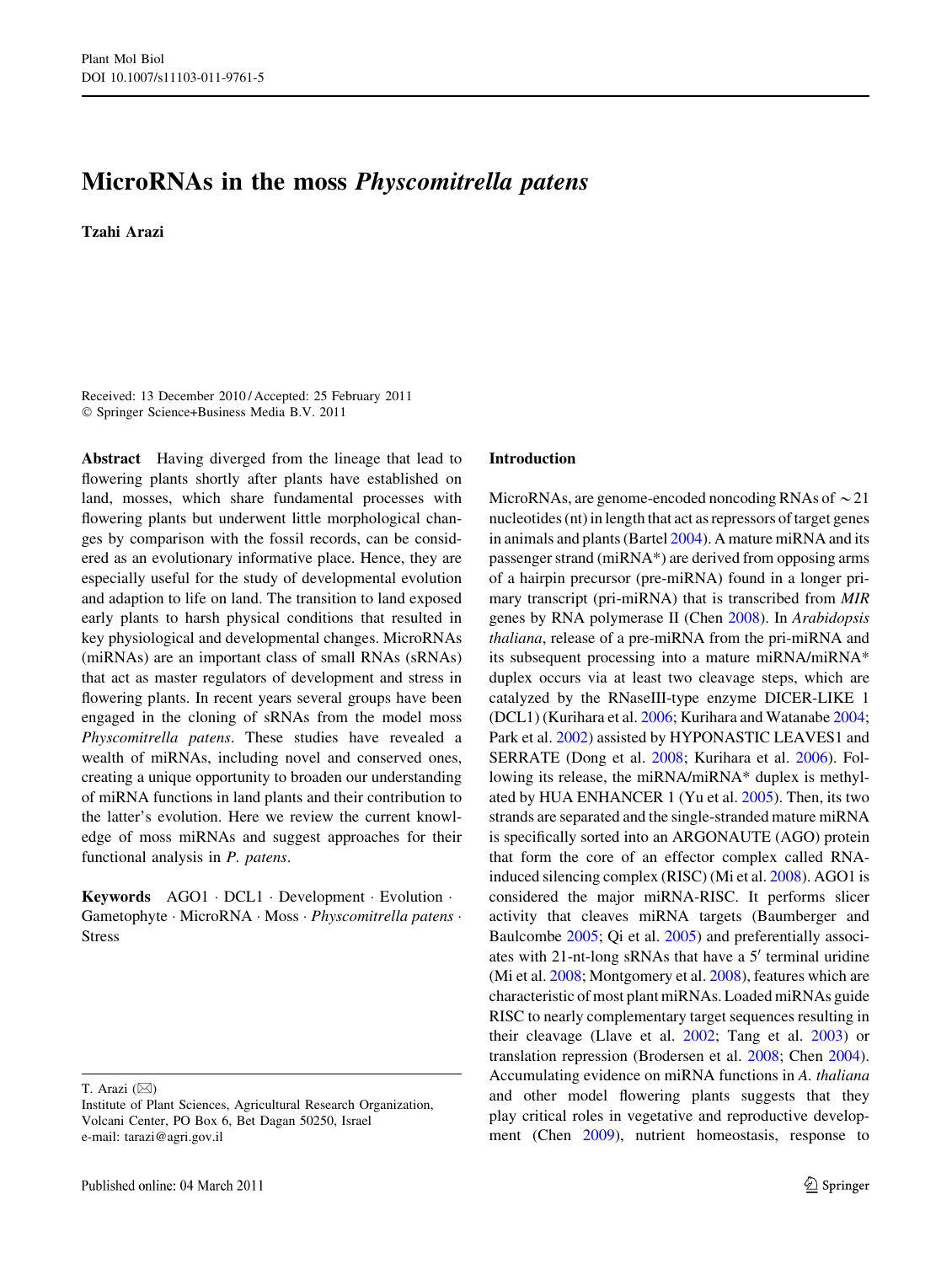<span id="page-1-0"></span>environmental stresses (Sunkar [2010\)](#page-9-0), and autoregulation of the miRNA pathway itself (Vaucheret et al. [2006](#page-10-0); Xie et al. [2003\)](#page-10-0).

Bryophytes are believed to have shared a common ancestor with flowering plants  $\sim$  400 million years ago (MYA) (Kenrick and Crane [1997](#page-9-0)). Physcomitrella patens (Bryopsida) is a monoecious moss that has emerged as a useful model plant mainly because it is easily transformed and performs efficient homologous recombination, which allows the study of gene function by targeting gene disruptions or replacements (Cove [2005](#page-8-0); Schaefer [2001](#page-9-0)). Moreover, its complete genome sequence ( $\sim$  511 Mb) was recently published (Rensing et al. [2008\)](#page-9-0) and powerful molecular tools are available (Frank et al. [2005a](#page-8-0)). Unlike vascular plants (ferns and seed plants), the life cycle of P. patens like all mosses is dominated by a haploid gametophyte phase (reviewed in Reski [1998\)](#page-9-0) making the analysis of engineered loss-of-function P. patens mutants straightforward. Furthermore, the P. patens gametophyte has simple tissue morphology with only a few cell types, which facilitate the characterization of abnormal mutant phenotypes and the study of plant development (Prigge and Bezanilla [2010](#page-9-0)).

The development of the dominant P. patens gametophyte, which is larger and more complex than the sporophyte, can be divided into two distinct stages: the protonema (juvenile gametophyte) and the gametophore (adult gametophyte) (Fig. 1). The protonema, generated by spore germination, is composed of filaments of cells that extend by successive divisions of their tip cell (Menand et al. [2007\)](#page-9-0). Young protonema filaments have assimilatory functions and consist of chloronema cells that are densely packed with large chloroplasts and have perpendicular cell walls (Fig. 1a). These filaments extend until, in response to increases in light (Cove and Ashton [1988\)](#page-8-0) and auxin (Johri and Desai [1973\)](#page-8-0) their tip cells differentiate into caulonema cells, which are longer, divide more often, contain fewer smaller chloroplasts and have oblique cell walls (Fig. 1b). Soon after the division of a caulonema tip cell, an initial cell is formed in the second subapical cell. In the presence of cytokinin this initial cell, instead of producing a lateral filament, will divide and produce a bud, marking the transition from juvenile to adult gametophyte stage (Schumaker and Dietrich [1998\)](#page-9-0) (Fig. 1c). By meristematic growth, this bud forms a leafy gametophore on which female and male gametangia will later develop (Fig. 1d). Once fertilized, the zygote will develop into a tiny diploid sporophyte that produces haploid spores (Fig. 1e).

Cloning efforts have identified numerous miRNAs from various P. patens gametophyte tissues, many of which target regulatory genes. Furthermore, certain miRNA families and their corresponding targets have been found to be conserved with flowering plants, suggesting a common



Fig. 1 A cartoon of major stages in P. patens gametophyte development. The juvenile gametophyte stage is initiated by the germination of a haploid spore (circle) to form a chloronema filament (a). Under certain conditions, a tip chloronema cell will differentiate into a caulonema cell (marked by an arrowhead, b). c In the presence of cytokinin a juvenile gametophyte undergoes transition indicated by the formation of a bud (marked by an arrowhead). This bud later develops into an adult gametophyte or gametophore that bears gametangia (d). Upon egg fertilization a diploid sporophyte is formed (e, marked by an arrowhead). Relatively abundant miRNAs, which are differentially expressed between the stages a, c and e (Table [1](#page-4-0)) are indicated next to the stage with the highest expression (Axtell et al. [2007](#page-8-0))

origin of miRNA-regulated pathways in land plants (Axtell and Bowman [2008\)](#page-8-0). In this article, we review what is known about P. patens miRNAs and discuss how miRNA functions and regulatory roles may be elucidated in this unique model plant.

## miRNA discovery in P. patens

The first experimental evidence of miRNA-guided target cleavage in a non-flowering plant was provided by Floyd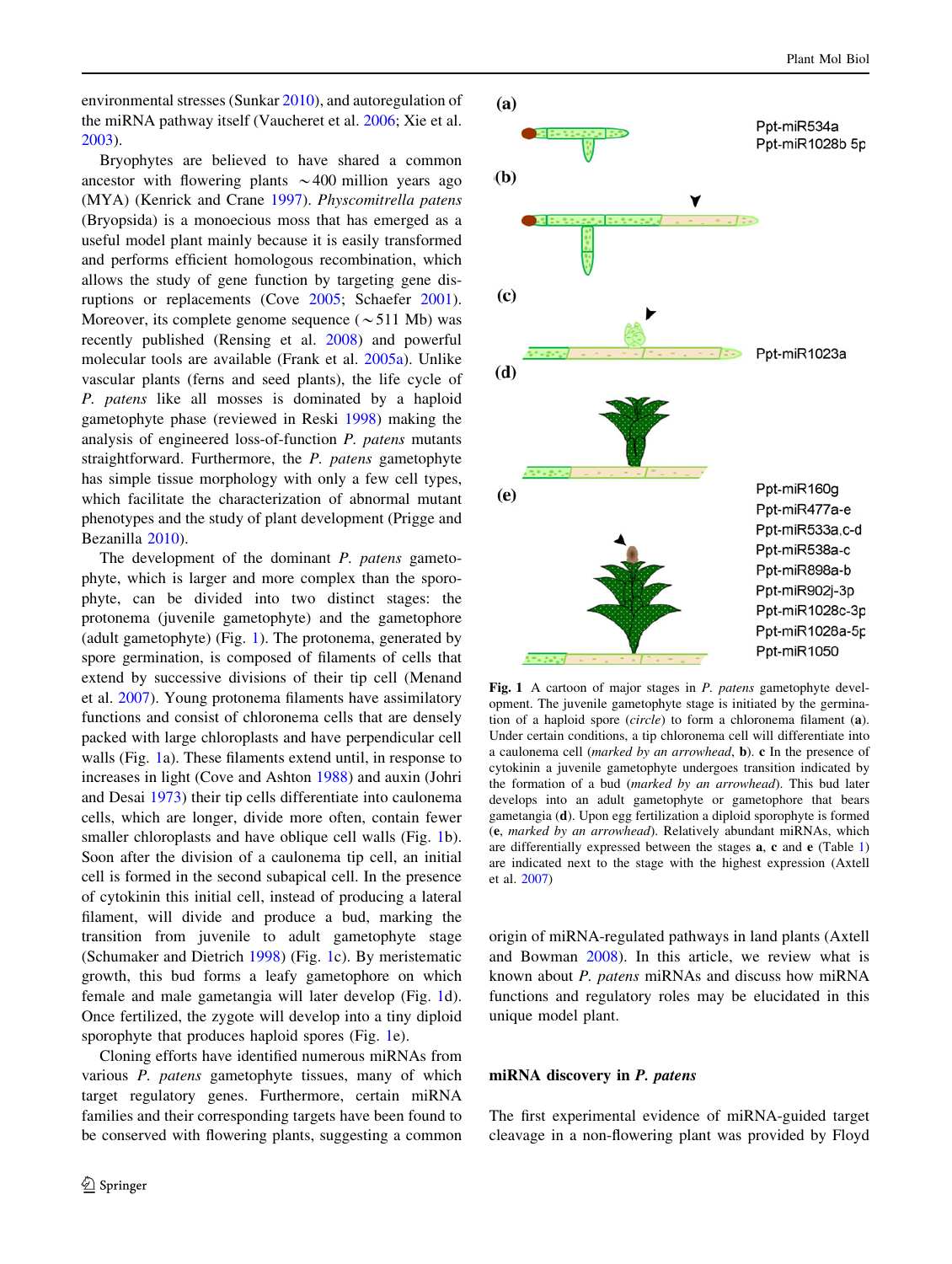and Bowman [\(2004](#page-8-0)). They cloned the class III HD-ZIP gene homolog PpC3HDZIP1 from P. patens, and found that it contains a conserved miR166-target sequence. Using 5' rapid amplification of complementary DNA ends  $(5'$ -RACE) they were able to clone a putative miR166guided cleavage product of PpC3HDZIP1 mRNA (Floyd and Bowman [2004\)](#page-8-0). This suggested that miR166 negatively regulates PpC3HDZIP1 expression in P. patens and provided indirect evidence for the presence of miR166 in this basal land plant.

Soon after, the cloning of miR160 and miR160-guided cleavage products of auxin response factor (ARF) genes from the leafy gametophyte of the moss Polytrichum juniperinum was reported (Axtell and Bartel [2005](#page-8-0)). This provided direct evidence that miR160 is present and functional in moss. In A. thaliana, miR160 regulates ARF10, ARF16 and ARF17 (Liu et al. [2007](#page-9-0); Mallory et al. [2005;](#page-9-0) Wang et al. [2005\)](#page-10-0) indicating that some miRNA: target interactions were deeply conserved during land plant evolution.

Three groups used a conventional sRNA cloning approach to identify miRNAs from P. patens (Arazi et al. [2005;](#page-8-0) Fattash et al. [2007](#page-8-0); Talmor-Neiman et al. [2006a](#page-9-0)). Arazi et al. [\(2005](#page-8-0)) identified, among 100 cloned protonema (Fig. [1](#page-1-0)a–c) sRNAs, homologs of miR390, miR156, miR319 and miR535, revealing their ancient origins within the land plant lineage. In addition, that study reported the cloning of five P. patens-specific miRNAs based on northern hybridization and the identification of corresponding pre-miRNAs among expressed sequence tags (ESTs) (Arazi et al. [2005\)](#page-8-0). The release of P. patens wholegenome shotgun (WGS) sequences led to the identification of an additional 31 miRNA families, based on predicted hairpin structure surrounding cloned sRNAs or their homology to known miRNAs, from the same library (Talmor-Neiman et al. [2006a\)](#page-9-0) and from a mixed protonema (Fig. [1](#page-1-0)a)-gametophore (Fig. [1c](#page-1-0)–d) sRNA library (Fattash et al. [2007\)](#page-8-0). These studies increased the number of identified miRNA families in P. patens to 40, nine of which were deeply conserved with flowering plants.

The introduction of next-generation sequencing technology and the parallel completion of the P. patens draft genome sequence (Rensing et al. [2008\)](#page-9-0) paved the way for a more comprehensive exploration of its miRNA repertoire. Deep sequencing of *P. patens* sRNAs from three major developmental stages (Fig. [1](#page-1-0)a, c, e) yielded 127,135 unique sRNAs that matched the P. patens genome (Axtell et al. [2006\)](#page-8-0). Computational analysis to predict pre-miRNAlike hairpin structures with suitable miRNA and miRNA\* strands resulted in the confident identification of 97 miRNA families (Axtell et al. [2007\)](#page-8-0). These included three additional deeply conserved miRNAs and all except 11 of the previously identified miRNAs by Fattash et al. [2007.](#page-8-0)

Two of those 11 miRNAs (Ppt-miR414 and Ppt-miR419) are currently under review and one (Ppt-miR167) has not yet been experimentally validated. Together, the above cloning efforts identified 233 P. patens miRNAs corresponding to 106 unique miRNA families. Of these, 13 families (miR156, miR160, miR166, miR167, miR171, miR319, miR390, miR395, miR408, miR477, miR529, miR535, miR894) are conserved with one or more angiosperms. Bryophytes are thought to have shared a common ancestor with flowering plants  $\sim$  400 MYA (Kenrick and Crane [1997\)](#page-9-0) suggesting that these miRNAs have played regulatory roles since that period (Axtell and Bowman [2008](#page-8-0)). One family (Ppt-miR536) is conserved with lycopods, and the remaining 93 families are considered mossspecific, since they have not yet been cloned from any other land plant. This number of miRNA families is comparable to the 131 miRNA families identified in A. thaliana (miRBase release version 16), indicating that the degree of miRNA regulation in moss, a basal plant, is at least equal to that in a flowering plant.

As in flowering plants, P. patens miRNAs are encoded by either single (75/106) or multiple (31/106) genomic loci and their predicted pre-miRNAs vary is size and shape (Axtell et al. [2007](#page-8-0); Fattash et al. [2007](#page-8-0); Talmor-Neiman et al. [2006a\)](#page-9-0). In addition, around 21% of them are arranged in closely linked clusters of two to three foldbacks that usually code for members of the same miRNA family (Axtell et al. [2007\)](#page-8-0). This is comparable to the ratio found in a recent study of MIR gene clustering in A. thaliana, Populus and Oryza (Merchan et al. [2009](#page-9-0)). However, in contrast to angiosperm MIR genes that are usually found in intergenic regions, around half of the P. patens pre-miRNAs overlap with the positions of protein-encoding loci as annotated in the draft genome assembly (Axtell et al. [2007](#page-8-0)). Axtell et al. ([2007\)](#page-8-0) noted that this arrangement is reminiscent of MIR genes of the unicellular alga Chlamydomonas reinhardtii, many of which are found in introns of proteinencoding loci (Molnar et al. [2007;](#page-9-0) Zhao et al. [2007](#page-10-0)).

Most cloned P. patens miRNAs (79%) are 21 nt long and start with a uracil (60%), similar to higher plant miRNAs. Nevertheless, a significant fraction of them (24%) start with a cytosine, compared to only 9% of A. thaliana miRNAs. This suggests a major role in the miRNA pathway for a  $P$ . patens AGO that favors  $5'$  terminal cytosine and might represent a functional homolog of AtAGO5, previously shown to have a binding preference for sRNAs that initiate with cytosine (Mi et al. [2008](#page-9-0)).

## miRNA biogenesis in P. patens

A. thaliana encodes four DICER-like (DCL) proteins (AtDCL1-4) that function with partial redundancy in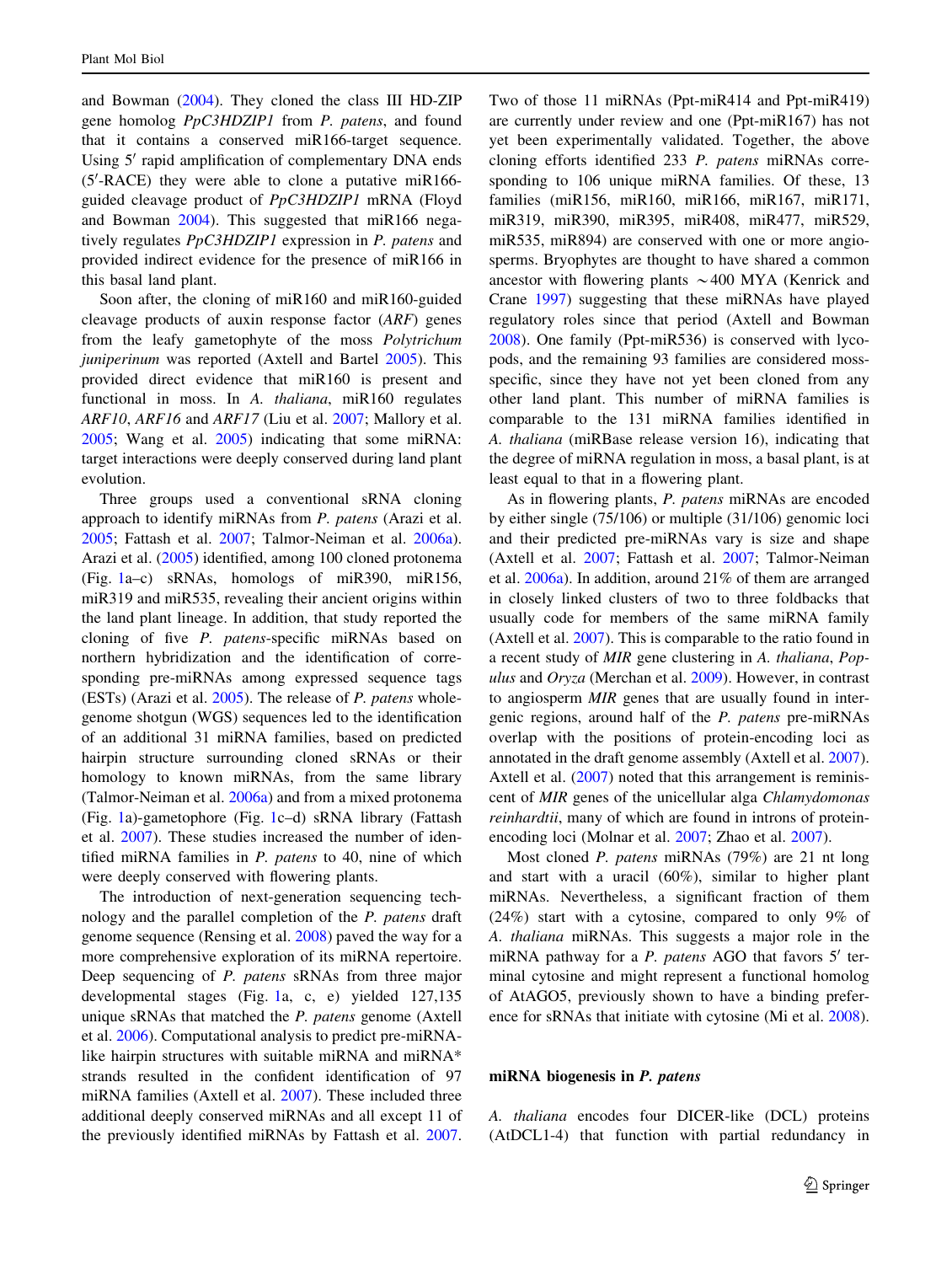different sRNA pathways (Bouche et al. [2006](#page-8-0); Deleris et al. [2006;](#page-8-0) Gasciolli et al. [2005\)](#page-8-0). AtDCL1 is the predominant DICER enzyme processing pre-miRNAs to release miRNA/miRNA\* duplexes (Kurihara and Watanabe [2004](#page-9-0); Park et al. [2002\)](#page-9-0). Consistent with its primary role in miRNA maturation, Atdcl1 mutants are impaired in miRNA production (Kurihara et al. [2006;](#page-9-0) Kurihara and Watanabe [2004;](#page-9-0) Park et al. [2002\)](#page-9-0), ectopically express miRNA target genes (Kasschau et al. [2003](#page-9-0)) and show a range of developmental phenotypes, including embryo lethality in complete loss-of-function mutants (Schauer et al. [2002](#page-9-0)). The P. patens genome encodes four DICER-like proteins (PpDCL), two of which (PpDCL1a and PpDCL1b) are related to AtDCL1, one to AtDCL3 and one to AtDCL4 (Axtell et al. [2007\)](#page-8-0). Khraiwesh et al. ([2010\)](#page-9-0) generated  $\Delta PpDCL1a$  null mutants and found that they accumulate reduced miRNA and increased target mRNA levels, indicating that PpDCL1a is required for miRNA biogenesis and is a functional ortholog of AtDCL1. Furthermore,  $\Delta PpDCL1a$  plants displayed severe developmental phenotypes, including a protonema-stage arrest, emphasizing the importance of the miRNA pathway for normal gametophyte development (Khraiwesh et al. [2010](#page-9-0)).

The A. thaliana pre-miRNA hairpins are processed by AtDCL1 via at least two distinct mechanisms: a canonical loop-last mechanism (Kurihara et al. [2006](#page-9-0); Kurihara and Watanabe [2004\)](#page-9-0), and a loop-first mechanism currently found to be used for processing of the longer pre-miR159 and pre-miR319 hairpins (Addo-Quaye et al. [2009;](#page-7-0) Bologna et al. [2009](#page-8-0)). Degradome data suggest that both processing mechanisms exist in P. patens. Most P. patens hairpins are processed by the canonical loop-last mechanism (Addo-Quaye et al. [2009\)](#page-7-0), whereas processing of the pre-miR319 precursors is conserved with A. thaliana and rice in being performed in a loop-first sequential manner, releasing miR319/miR319\* and two additional miRNA/ miRNA\*-like duplexes (Addo-Quaye et al. [2009](#page-7-0); Talmor-Neiman et al. [2006a](#page-9-0)). These findings suggest that PpDCL1a is biochemically similar to AtDCL1. In addition, the A. thaliana pre-miR319a was utilized to correctly express artificial miRNAs in P. patens (Khraiwesh et al. [2008\)](#page-9-0), further supporting the biochemical similarities between the DCL1s of these two land plants.

It was suggested that PpDCL1b functions differently from PpDCL1a and AtDCL1 (Khraiwesh et al. [2010](#page-9-0)).  $\Delta PpDCL1b$  mutants accumulated normal levels of miRNAs but exhibited compromised cleavage of miRNA targets, indicating that PpDCL1b is not required for miRNA biogenesis but is essential for miRNA-directed target cleavage (Khraiwesh et al. [2010](#page-9-0)). The exact function of PpDCL1b is currently unknown, but it is expected to be unique among known plant DCL1s. A proposed function is that similar to certain animal DICERs, which are components of an RNA-loading complex that loads sRNA into RISC, PpDCL1b may assist in miRNA loading into RISC (Khraiwesh et al. [2010](#page-9-0)).

### Functions of specific P. patens miRNAs

At present the biological functions of most P. patens miRNAs are unknown. The available deep-sequencing data on P. patens miRNAs (Axtell et al. [2007\)](#page-8-0) were collected separately from tissues representing three major stages in the life cycle of P. patens: the juvenile gametophyte stage represented by one-week old protonemata (Fig. [1](#page-1-0)a); the juvenile gametophyte undergoing transition to the adult stage, represented by two-week old protonemata with young gametophores (Fig. [1](#page-1-0)c); and the mature gametophyte and sporophyte stages, represented by 2-months-old mature gametophores bearing sporophytes (Fig. [1e](#page-1-0)). Although sample preparation for small RNA deep sequencing involves two steps of RNA adaptor ligation and one step of PCR amplification, which may introduce bias to the final numbers of certain miRNAs (Willenbrock et al. [2009](#page-10-0)), these data provide an initial estimation of the abundance and sites of activity of sequenced miRNAs in the course of gametophyte development. In addition, 5'-RACE and degradome analysis have identified 71 RNAs that serve as targets for 35 miRNA families (Addo-Quaye et al. [2009;](#page-7-0) Arazi et al. [2005](#page-8-0); Axtell et al. [2007;](#page-8-0) Fattash et al. [2007](#page-8-0); Talmor-Neiman et al. [2006a\)](#page-9-0). These targets provide clues to the potential pathways and biological processes regulated by miRNAs in P. patens.

#### Tissue-specific abundance of P. patens miRNAs

It was postulated that rare miRNAs may represent recently evolved ''young'' miRNAs, many of which are probably functionless, since a target mRNA could not be predicted or validated for them (Fahlgren et al. [2007](#page-8-0); Rajagopalan et al. [2006](#page-9-0)). A total of 185 miRNAs were deep-sequenced but only 79 were cloned more than 500 times, thus representing relatively abundant and most likely functional miRNAs (Axtell et al. [2007\)](#page-8-0). We found that the abundance of 22 out of the 79 relatively abundant miRNAs was significantly changed  $(\gt$ threefold) in at least one of the three sRNA libraries, supporting differential expression during moss development (Table [1](#page-4-0)). The rest of the miRNAs showed moderate changes between the above stages or were constitutively expressed (Axtell et al. [2007](#page-8-0)). Two miRNAs (Ppt-miR534a and Ppt-miR1028b-5p) were abundant in young protonemata and almost absent from mature gametophores, suggesting that they function mainly during the juvenile gametophyte stage (Fig. [1a](#page-1-0)). The protonema-specific expression pattern of Ppt-miR534 was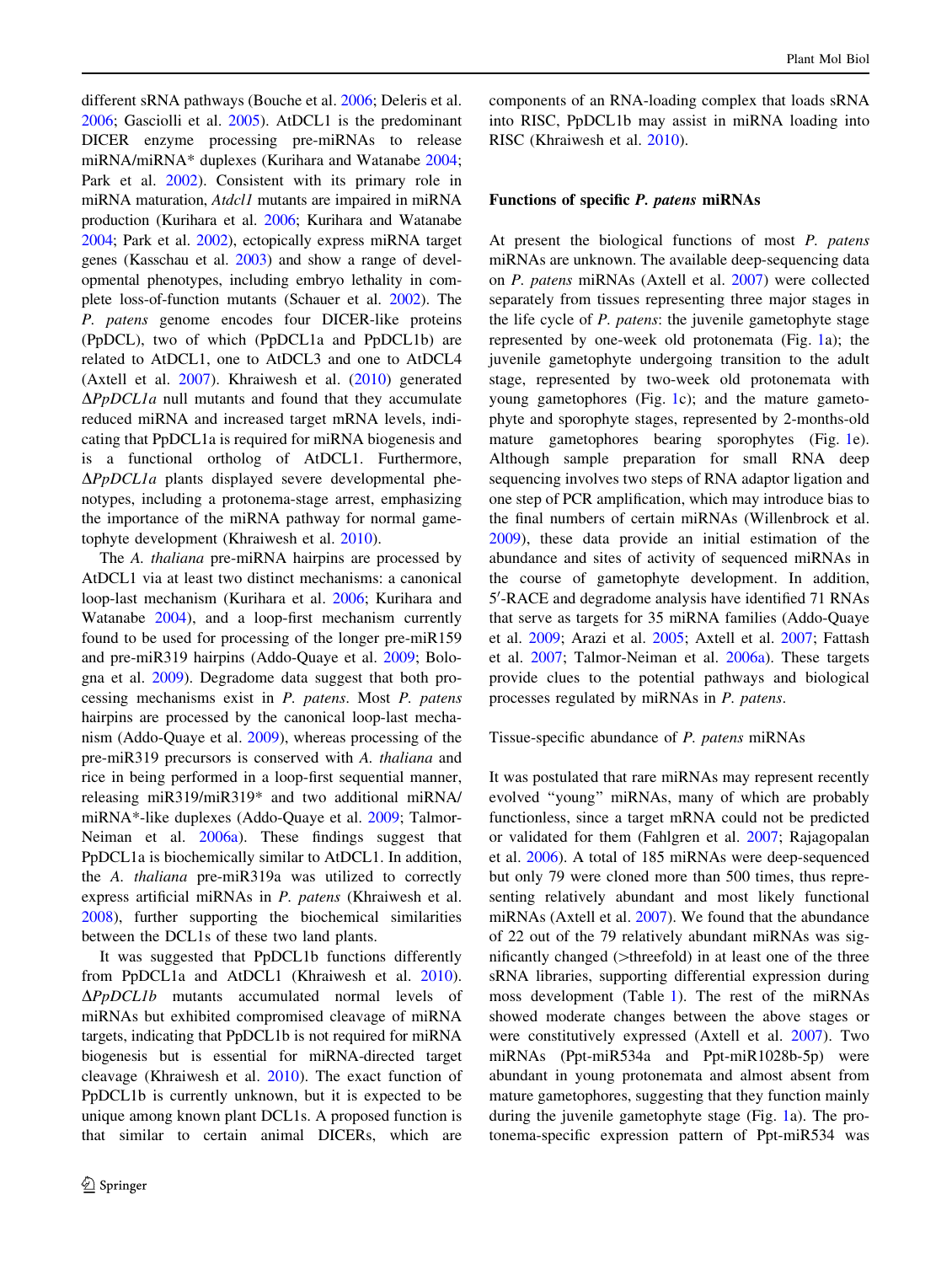<span id="page-4-0"></span>

|  | <b>Table 1</b> Differentially expressed <i>P. patens</i> miRNAs |  |  |  |  |
|--|-----------------------------------------------------------------|--|--|--|--|
|--|-----------------------------------------------------------------|--|--|--|--|

| miRNA name         | Fold change <sup>a</sup> |      |           | Annotation of protein encoded by validate target mRNA <sup>b</sup> |  |  |
|--------------------|--------------------------|------|-----------|--------------------------------------------------------------------|--|--|
|                    | P                        | PG   | <b>GS</b> |                                                                    |  |  |
| Ppt-miR534a        | 4.9                      | 1.0  | 0.1       | BLADE ON PETIOLE 2-like BTB and ankyrin-domain proteins            |  |  |
| $Ppt-miR1028b-5p$  | 3.8                      | 1.0  | 0.1       | Unknown                                                            |  |  |
| Ppt-mi $R1023a-5p$ | 1.0                      | 10.2 | 0.3       | Similar to STOP1 (sensitive to proton rhizotoxicity 1)             |  |  |
| Ppt-mi $R1023a-3p$ | 1.0                      | 7.8  | 0.2       |                                                                    |  |  |
| Ppt-miR160 $g$     | 0.0                      | 1.0  | 4.4       | Auxin response factor                                              |  |  |
| Ppt-miR477a-e      | 0.1                      | 1.0  | 5.3       | Zinc-finger CCT-domain proteins                                    |  |  |
| Ppt-miR533a,c,d    | 0.1                      | 1.0  | 14.1      |                                                                    |  |  |
| Ppt-miR538a-c      | 1.0                      | 0.9  | 3.6       | MADS-box, K-box containing transcription factors                   |  |  |
| Ppt-miR898a-b      | 1.0                      | 1.0  | 3.6       | Protein kinase                                                     |  |  |
| Ppt- $miR902j-3p$  | 0.4                      | 1.0  | 39.7      |                                                                    |  |  |
| $Ppt-miR1028c-3p$  | 1.0                      | 0.6  | 38.3      | Similar to protein arginine N-methyltransferase                    |  |  |
| Ppt- $miR1028a-5p$ | 1.0                      | 0.0  | 16.4      | Unknown                                                            |  |  |
| $Ppt-miR1050$      | 0.2                      | 1.0  | 7.9       | G-protein coupled photoreceptor/signal transducer                  |  |  |

Calculated from the deep-sequencing data published by Axtell et al. [2007](#page-8-0)

<sup>a</sup> Fold change relative to median abundance. P-1 week old protonema, PG-2 weeks old protonema with young gametophores, GS-2 months old gametophores with sporophytes

<sup>b</sup> According to (Axtell et al. [2007](#page-8-0)) and (Addo-Quaye et al. [2009\)](#page-7-0)

previously confirmed by northern hybridization (Arazi et al. [2005\)](#page-8-0), supporting the authenticity of the deepsequencing results. Ppt-miR534a guides the cleavage of two P. patens transcripts (Addo-Quaye et al. [2009;](#page-7-0) Axtell et al. [2007\)](#page-8-0) encoding homologs of A. thaliana BLADE-ON-PETIOLE 1 (BOP1) and BOP2 transcriptional activators which promote cell differentiation events in the proximal regions of lateral organs (Hepworth et al. [2005](#page-8-0); Ha et al. [2003](#page-8-0); Jun et al. [2010;](#page-8-0) Xu et al. [2010](#page-10-0)). A single miRNA (Ppt-miR1023a) was highly abundant in 14-daysold protonemata with young gametophores (Fig. [1](#page-1-0)c), and its numbers dropped sharply (at least tenfold) in young protonemata and mature gametophores (Table 1), suggesting strong specificity to buds or very young gametophores which are unique to the transition from juvenile to adult gametophyte stage (Fig. [1c](#page-1-0)). This miRNA guides the cleavage of two P. patens mRNAs encoding putative zinc finger transcription factors with partial similarity to the Sensitive to Proton Rhizotoxicity1 (STOP1) zinc-finger protein, which is involved in the signal-transduction pathway of acid soil tolerance in A. thaliana roots (Iuchi et al. [2007\)](#page-8-0). The rest of the differentially expressed miRNAs showed a preference for gametophores with sporophytes (Fig. [1](#page-1-0)e), suggesting that they function mainly during the adult gametophyte or sporophyte stage (Table 1). Ppt-miR1028c-3p, which is highly specific to this stage  $(\sim$ 38-fold increase), guides the cleavage of an mRNA that encodes a protein with strong similarity to the A. thaliana protein arginine N-methyltransferase 4a (AtPRMT4a) (Addo-Quaye et al. [2009](#page-7-0)). Recombinant AtPRMT4a can asymmetrically dimethylate histone H3 (Niu et al. [2008](#page-9-0)). Loss of function of AtPRMT4a and AtPRMT4b caused elevated levels of FLOWERING LOCUS C (FLC) mRNA, indicating that AtPRMT4a and AtPRMT4b affect flowering time by repressing FLC probably at the epigenetic level (Niu et al. [2008\)](#page-9-0). Thus, Ppt-miR1028c-3p may negatively regulate PpPRMT4a and as a result activate gene expression in the mature moss gametophyte or sporophyte.

miRNA targets with putative transcription factor functions

In A. *thaliana*, a high proportion of mRNAs, which are cleaved by conserved miRNAs, encode transcription factors, while targets of specific miRNAs have more diverse functions (Fahlgren et al. [2007\)](#page-8-0). Surprisingly, almost half of the P. patens validated targets encode putative DNAbinding transcription factors, many of which are targeted by specific miRNAs (Addo-Quaye et al. [2009;](#page-7-0) Arazi et al. [2005](#page-8-0); Axtell et al. [2007](#page-8-0); Talmor-Neiman et al. [2006a](#page-9-0)), suggesting that miRNA regulation of gene expression programs in moss may be more common than in flowering plants. In addition, many of the transcription factor targets are members of families that have been shown to be involved in developmental regulation, response to stress or both in flowering plants implying that miRNAs function as master regulators of development and stress adaptation in P. patens.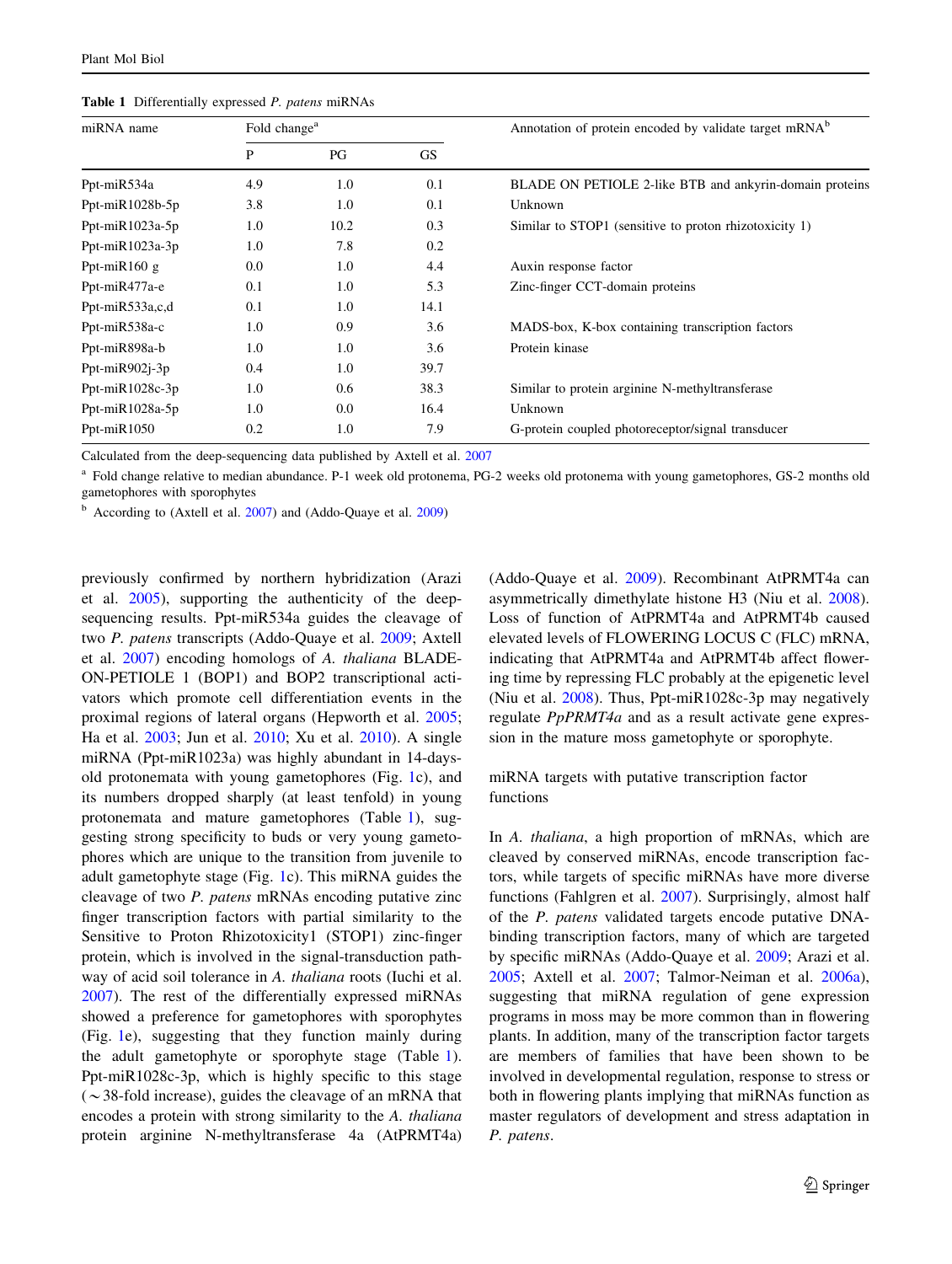A fraction of these are targeted by conserved miRNAs in P. patens and flowering plants (Addo-Quaye et al. [2009](#page-7-0); Arazi et al. [2005;](#page-8-0) Axtell et al. [2007](#page-8-0)). They include members of the SQUAMOSA Promoter Binding Protein (Ppt-miR156), ARF (Ppt-miR160), class-III HD-ZIP (Ppt-miR166), GRAS-domain (Ppt-miR171) and MYB (Ppt-miR319) families of transcription factors, with demonstrated functions in development in A. thaliana (Chen [2009;](#page-8-0) Wang et al. [2010](#page-10-0)). The conservation of these miRNA-target regulons in P. patens, an organism with different morphology and life cycle is intriguing. It was found that several key developmental gene families in flowering plants have conserved functions in P. patens, while others have been recruited for newly evolved developmental innovations (Floyd and Bowman [2007](#page-8-0)). Thus, a likely possibility is that at least some of these miRNA:target pairs represent ancient modules that fulfill basic regulatory functions essential for the development or adaptation of land plants.

Several transcription factors that are targeted by specific P. patens miRNAs belong to families that are regulated by distinct unrelated miRNAs in seed plants (Chen [2009](#page-8-0)). These encode members of the AP2/EREBP (Ppt-miR529) and petunia NAM and Arabidopsis ATAF1, ATAF2, and CUC2 (NAC)-domain (Ppt-miR1218 and Ppt-miR1223) families, involved in development as well as in stress signal transduction (Olsen et al. [2005;](#page-9-0) Riechmann and Meyerowitz [1998\)](#page-9-0), and MADS/K-box (Ppt-miR538), ARF (PptmiR1219) and helix-loop-helix (HLH) (Ppt-miR902 and Ppt-miR1026) families. PPM1 encodes one of three MADS box transcription factors that are targeted by the gametophore abundant Ppt-miR538 (Table [1](#page-4-0)). PPM1 antisense knock-down plants displayed abnormal sporophyte development and altered leaf morphogenesis (Singer et al. [2007\)](#page-9-0) indicating PPM1 requirement and the possible involvement of Ppt-miR538 in these processes. Abscisic acid (ABA) is a regulator of abiotic stress responses in flowering plants (Verslues and Zhu [2005](#page-10-0)) and P. patens (Frank et al. [2005b](#page-8-0); Khandelwal et al. [2010](#page-9-0)). Moreover, ABA treatment was found to cause the upregulation of certain drought induced Phaseolus vulgaris miRNAs (Arenas-Huertero et al. [2009](#page-8-0)). It was found that in the presence of ABA, Ppt-miR1026 is induced and its basic HLH transcription factor target (PpbHLH) is downregulated, consistent with the presence of its Ppt-miR1026-guided cleavage product and methylation of its genomic DNA (Khraiwesh et al. [2010](#page-9-0)). These findings suggest that Ppt-miR1026-mediated downregulation of PpbHLH may play a role in the adaption to ABAmediated stress responses.

Additional P. patens specific miRNAs target members of LIM-domain containing (Ppt-miR1043), SFP1-domain containing (Ppt-miR1065), STOP1 (Ppt-miR1023) and dehydration-responsive element-binding (DREB) (Ppt-

miR1029) transcription factor families that are not known to be posttranscriptionally regulated in flowering plants (Addo-Quaye et al. [2009](#page-7-0); Axtell et al. [2007\)](#page-8-0). In A. thaliana, STOP1 regulates the signal transduction pathway of proton and aluminum tolerance in roots (Iuchi et al. [2007](#page-8-0)), and DREB1 and DREB2 transcription factors regulate the signal-transduction pathways under low temperature and dehydration, respectively (Agarwal et al. [2006\)](#page-8-0). This raises the possibility that their *P. patens* homologs and corresponding miRNAs are also involved in stress adaptation.

miRNA targets with additional regulatory functions

Additional validated miRNA targets with putative regulatory functions include BOP-like proteins (Ppt-miR534a), F-BOX proteins (Ppt-miR536), protein kinases (PptmiR898, Ppt-miR1078 and Ppt-miR1215) (Addo-Quaye et al. [2009](#page-7-0)), the histone modifiers arginine N-methyltransferase (Ppt-miR1028c-3p) and histone deacetylases (Ppt-miR1038-5p) and AtCKI1/2-like cytokinin receptor (Ppt-miR1221) (Talmor-Neiman et al. [2006a](#page-9-0)). The latter suggests the involvement of Ppt-miR1221 in cytokininmediated signal transduction. Cytokinin induces bud formation during the transition from juvenile to adult gametophyte in P. patens (Schumaker and Dietrich [1998](#page-9-0)), implicating Ppt-miR1221 in this process.

## Autoregulation of miRNA biogenesis

It was demonstrated that miR162 directs AtDCL1 mRNA cleavage (Xie et al. [2003](#page-10-0)). In addition, AtDCL1 pre-mRNA levels might be reduced by the AtDCL1-mediated release of miR838 from its precursor, which is encoded by AtDCL1 intron 14 (Rajagopalan et al. [2006\)](#page-9-0). Thus, both miR162 and miR838, which depend on AtDCL1 for their maturation, might limit AtDCL1 expression, suggesting that miRNA biogenesis is subject to negative-feedback regulation in A. thaliana. A miRNA targeting PpDCL1a has not been identified in P. patens. Nevertheless, Ppt-MIR1047 was found to reside in intron 7 of the *PpDCL1a* gene and evidence for DCL1-like Ppt-miR1047/PptmiR1047\* excision from PpDCL1a pre-mRNA was obtained (Axtell et al. [2007](#page-8-0)), raising the possibility that P. patens miRNA biogenesis is subject to negativefeedback regulation similar to AtDCL1 by miR838.

A. thaliana AGO1 (AtAGO1) is negatively regulated by miR168 (Rhoades et al. [2002;](#page-9-0) Vazquez et al. [2004](#page-10-0)), which is itself stabilized upon incorporation into the AtAGO1- RISC (Vaucheret et al. [2006\)](#page-10-0). This autoregulatory loop is required for AtAGO1 homeostasis and because AtAGO1 is the major miRNA slicer enzyme (Baumberger and Baulcombe [2005](#page-8-0); Qi et al. [2005](#page-9-0)), it is also required for proper functioning of the miRNA pathway and normal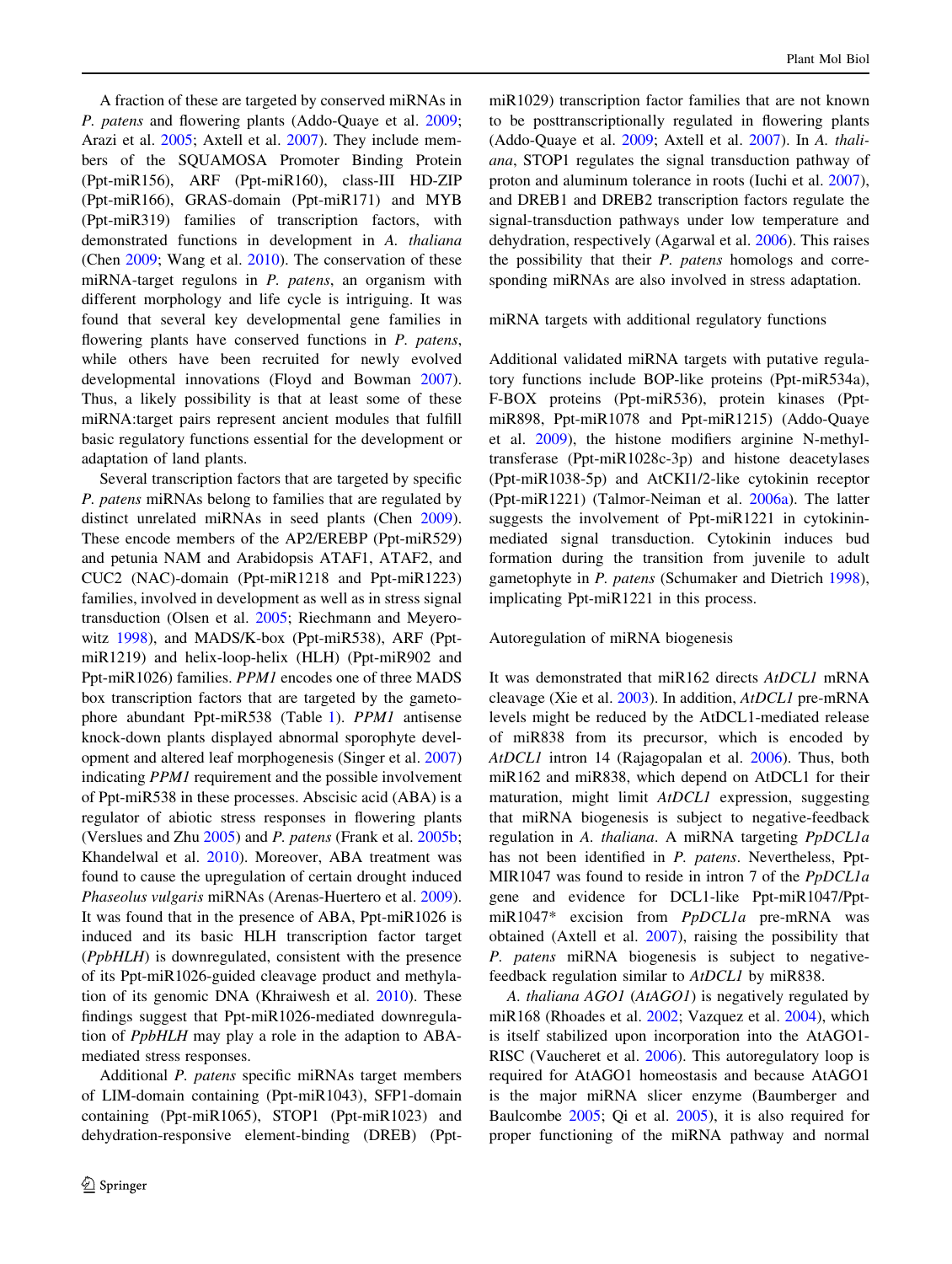development (Vaucheret et al. [2004\)](#page-10-0). P. patens has three AGO1-like genes (PpAGO1a-c). These genes were found to be targeted for cleavage by the moss-specific PptmiR904, suggesting that it regulates their levels in a manner reminiscent of miR168 regulation of AtAGO1 (Axtell et al. [2007](#page-8-0)).

The negative regulation of AGO1 and DCl1 genes by distinct miRNAs in mosses and angiosperms emphasize the importance of these autoregulatory loops for miRNA functions and suggest the occurrence of convergent miRNA evolution.

Regulation of the juvenile-to-adult gametophyte transition by miRNAs

Studies have revealed that miR156, miR172 and miR390 are involved in the regulation of developmental timing in flowering plants (Fahlgren et al. [2006](#page-8-0); Poethig [2009\)](#page-9-0). In P. patens, miR390 directs the cleavage of PpTAS1-4, enabling the production of phased trans-acting siRNAs (ta-siRNAs) that target ARF3, ARF4 and several AP2-like genes (Axtell et al. [2006;](#page-8-0) Axtell et al. [2007](#page-8-0); Talmor-Neiman et al. [2006b\)](#page-9-0). P. patens RNA-dependent RNA polymerase 6 (PpRDR6) is required for ta-siRNAs production (Talmor-Neiman et al. [2006b](#page-9-0)). A  $\Delta PpRDR6$  mutant that does not express ta-siRNAs exhibited an accelerated transition from juvenile to adult gametophyte implicating miR390 in the regulation of this process in moss (Talmor-Neiman et al. [2006b\)](#page-9-0). Interestingly, in the A. thaliana sporophyte, distinct miR390-dependent TAS3 ta-siRNAs, which also target ARF3 and ARF4 (Allen et al. [2005](#page-8-0)), are required for vegetative phase transition (Adenot et al. [2006;](#page-8-0) Fahlgren et al. [2006\)](#page-8-0), raising the possibility that regulation of developmental timing by miR390 was conserved during land plant evolution. Nevertheless, Ppt-miR390 was also found to direct the cleavage of two mRNAs encoding unknown proteins (Addo-Quaye et al. [2009\)](#page-7-0) and hence may be involved in additional processes in moss.

The protonema-specific Ppt-miR534a (Table [1](#page-4-0))(Arazi et al. [2005\)](#page-8-0) guides the cleavage of PpBOP1 and PpBOP2 (Addo-Quaye et al. [2009;](#page-7-0) Axtell et al. [2007](#page-8-0)). PpBOP1 and PpBOP2 encode homologs of A. thaliana BOP1 & BOP2, which function as transcriptional activators that promote cell differentiation events (Jun et al. [2010](#page-8-0); McKim et al. [2008;](#page-9-0) Xu et al. [2010\)](#page-10-0). Deletion of PpMIR534a caused elevated PpBOP1/2 transcript levels and accelerated gametophore development, thus correlating high PpBOP1/ 2 levels with premature bud formation (Saleh et al. [2011](#page-9-0)). Consistent with this, exposure to cytokinin, which induce bud formation (Schumaker and Dietrich [1998](#page-9-0)), down regulated Ppt-MIR534a transcription and increased PpBOP1 accumulation in apical caulonema cells. Reporter gene fusions showed that PptMIR534a is ubiquitously expressed

in protonemata whereas PpBOP1/2 accumulation is restricted almost exclusively to potent caulonema apical cells and their side branch initials, but is absent from differentiated cells. These data suggest a conserved role for PpBOP1/2 in promoting cell differentiation and show that Pp-miR534a is required for control of the juvenile-to-adult gametophyte transition via regulation of the spatial and temporal expression of PpBOP1/2 in protonema cells (Saleh et al. [2011\)](#page-9-0).

## miRNA-mediated transitive and epigenetic silencing of target genes

In A. thaliana, miRNA-associated transitivity, namely the production of small interfering RNAs (siRNAs) from regions upstream or downstream of a miRNA target site, was observed for few targets (Howell et al. [2007;](#page-8-0) Luo et al. [2009](#page-9-0)) and miRNA-dependent methylation at target gene loci has been demonstrated once for miR165/166 and its target genes PHABULOSA and PHAVOLUTA (Bao et al. [2004](#page-8-0)). A recent study suggests that both silencing pathways exist and may be more prevalent in P. patens (Khraiwesh et al. [2010\)](#page-9-0). Small RNA gel blots probed with sequences that flank the miRNA target site of PpARF and PpC3HDZIP1, which serve as targets for miR160 and miR166, respectively, detected the presence of sense and antisense transitive siRNAs indicating spread of silencing along the miRNA target in both  $5'$ -3' and  $3'$ -5' directions. In addition, transitive siRNAs were not detected in  $\Delta PpDCL1b$  mutants that were compromised for miRNAmediated target cleavage suggesting their dependence on target cleavage (Khraiwesh et al. [2010\)](#page-9-0). Although miRNAmediated target cleavage was abolished in  $\Delta PpDCL1b$ mutants, target levels were reduced due to hypermethylation of their genomic sequences. Moreover, in wild-type P. patens, target locus methylation was directly correlated with relatively high miRNA levels induced by either ectopic expression of an artificial miRNA or ABA treatment under physiological conditions. In all of these cases, stable miRNA:target duplexes were detected and were associated with target-gene methylation. A model was proposed in which free miRNAs, which may be abundant in  $\Delta PpDCL1b$  mutants with a non-functional RISC or due to high expression, promote the formation of miRNA: target duplexes that trigger epigenetic silencing of target genomic sequences (Khraiwesh et al. [2010](#page-9-0)).

## Approaches to studying miRNA functions in P. patens

The cloning of the lion's share of *P. patens* miRNAs, their expression profiling by deep sequencing during major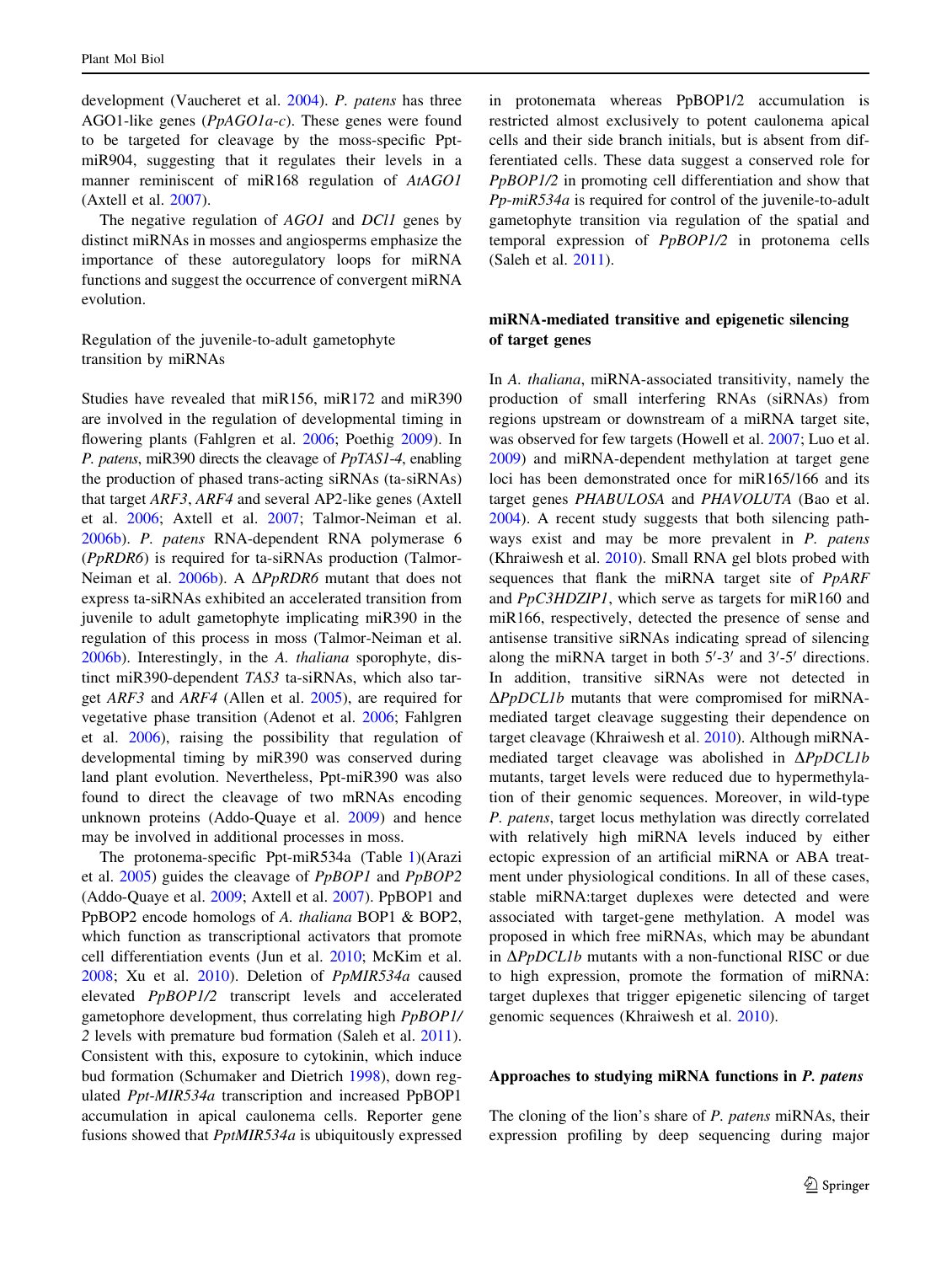<span id="page-7-0"></span>stages of development and the experimental validation of many of their target RNAs provide a framework for the elucidation of their various biological functions in this model organism.

Analysis of a loss-of-function miRNA mutant is an important prerequisite to understanding that miRNA's precise biological function. Contrary to flowering plants for which only a few miRNA loss-of-function mutants have been isolated (Allen et al. [2007](#page-8-0); Baker et al. [2005;](#page-8-0) Beauclair et al. [2010](#page-8-0); Williams et al. [2005](#page-10-0)), generation of lossof-function mutants in P. patens is a simple task. This is due to this organism's ability to perform efficient gene targeting (Schaefer  $2001$ ) and to the availability of its genome sequence (Rensing et al. [2008\)](#page-9-0), which is expected to streamline the design of MIR gene disruption constructs containing homologous genomic sequences. So far, sequential knockout of up to three genes using selection markers that confer resistance to geneticin, hygromycin and zeocin has been demonstrated in P. patens (Khandel-wal et al. [2010;](#page-9-0) Sakakibara et al. [2008\)](#page-9-0). Thus, a reversegenetics approach to deciphering the functions of 89 out of 106 miRNA families with three or less members should be feasible. Nevertheless, gene disruption of certain multimember miRNA loci may also be informative if the disrupted MIR locus is a major contributor to miRNA levels or drives specific expression at a certain developmental stage or in a specific tissue. For example, disruption of PpMIR534a, one of two Ppt-miR534 encoding loci that express the majority of Ppt-miR534 (Axtell et al. [2007](#page-8-0)), reduced its expression dramatically and increased the levels of its PpBOP1/2 target genes (Saleh et al. [2011\)](#page-9-0). In addition, it was recently demonstrated that an artificial miRNA designed against a mature miRNA sequence is able to knockdown all miRNA family members (Eamens et al. [2010\)](#page-8-0). A similar approach can be used for the functional analysis of the remaining 17 multi-member miRNA families in P. patens (Axtell et al. [2007](#page-8-0)), since an artificial miRNA, based on the A. *thaliana* pre-miR319a, has already been shown to silence specific genes in this moss (Khraiwesh et al. [2008](#page-9-0)). An alternative method may be to express target mimics against miRNA families since those could prevent them from silencing their targets in A. thaliana (Franco-Zorrilla et al. [2007;](#page-8-0) Todesco et al. [2010\)](#page-9-0). Generated loss-of-function miRNA mutants and mutants altered in the production of a particular miRNA can be analyzed for their phenotype to reveal deviations from the wild type under different physiological conditions. In addition, whole-transcriptome analysis of these mutants would provide insight into the pathways and gene-expression networks affected by the absence of a specific miRNA and might identify novel target RNAs. Cleavage and degradome analyses revealed the RNA targets of one-third of identified P. patens miRNA families (Addo-Quaye et al.

2009; Arazi et al. [2005;](#page-8-0) Axtell et al. [2007;](#page-8-0) Fattash et al. [2007](#page-8-0)). It was postulated that miRNA-mediated translational inhibition might be widespread in plants (Brodersen et al. [2008](#page-8-0)). This raise the possibility that proteome analysis, an established technique in P. patens (Sarnighausen et al. [2004\)](#page-9-0), of miRNA loss-of-function mutants might be useful in identifying targets whose translation may be inhibited by the corresponding miRNA.

To fully understand a miRNA's function, its regulatory role needs to be deciphered and the biological significance of its repression needs to be determined for an individual miRNA/target pair. To understand the regulatory role of a miRNA, one needs to determine its expression pattern and how the expression pattern of its target RNA is modified upon its release from miRNA regulation (miRNA resistance). The biological significance of miRNA-based repression can be elucidated by expressing both wild-type and miRNA-resistant target forms under their native promoter in transgenic plants and comparing the resultant phenotypes (Garcia [2008](#page-8-0)). The high frequency of homologous recombination in P. patens (Schaefer and Zryd [1997](#page-9-0)) is very useful in both cases, because it enables precise sequence replacement while maintaining the original genomic context (Cove [2005](#page-8-0)). A gene-replacement construct can be designed to replace the original target gene sequence with a mutated miRNA-resistant form in order to study phenotypic consequences in transgenic plants. A gene-replacement construct can also be used to fuse a reporter gene to a wild-type or miRNA-resistant target gene locus in order to monitor their authentic accumulation pattern in the presence or absence of miRNA regulation, respectively.

In conclusion, *P. patens* extraordinary ability, among land plants, to perform efficient gene targeting provides a unique opportunity to elucidate the functions of all miRNAs in a land plant. Applying the above approaches to study the deeply conserved and specific P. patens miRNAs is expected to reveal conserved as well as novel functions of these regulators some of which are expected to provide insights into land plant evolution and how early land plants adapted to life on land.

Acknowledgments I thank Michael Kravchik and Eugene Plavskin for critical reading of the manuscript. This work was supported by the Israel Science Foundation Grant 825/05 to T.A. This is contribution no. 103/2011 series from the Agricultural Research Organization, Volcani Center, Israel.

#### References

Addo-Quaye C, Snyder JA, Park YB, Li YF, Sunkar R, Axtell MJ (2009) Sliced microRNA targets and precise loop-first processing of MIR319 hairpins revealed by analysis of the Physcomitrella patens degradome. RNA 15:2112–2121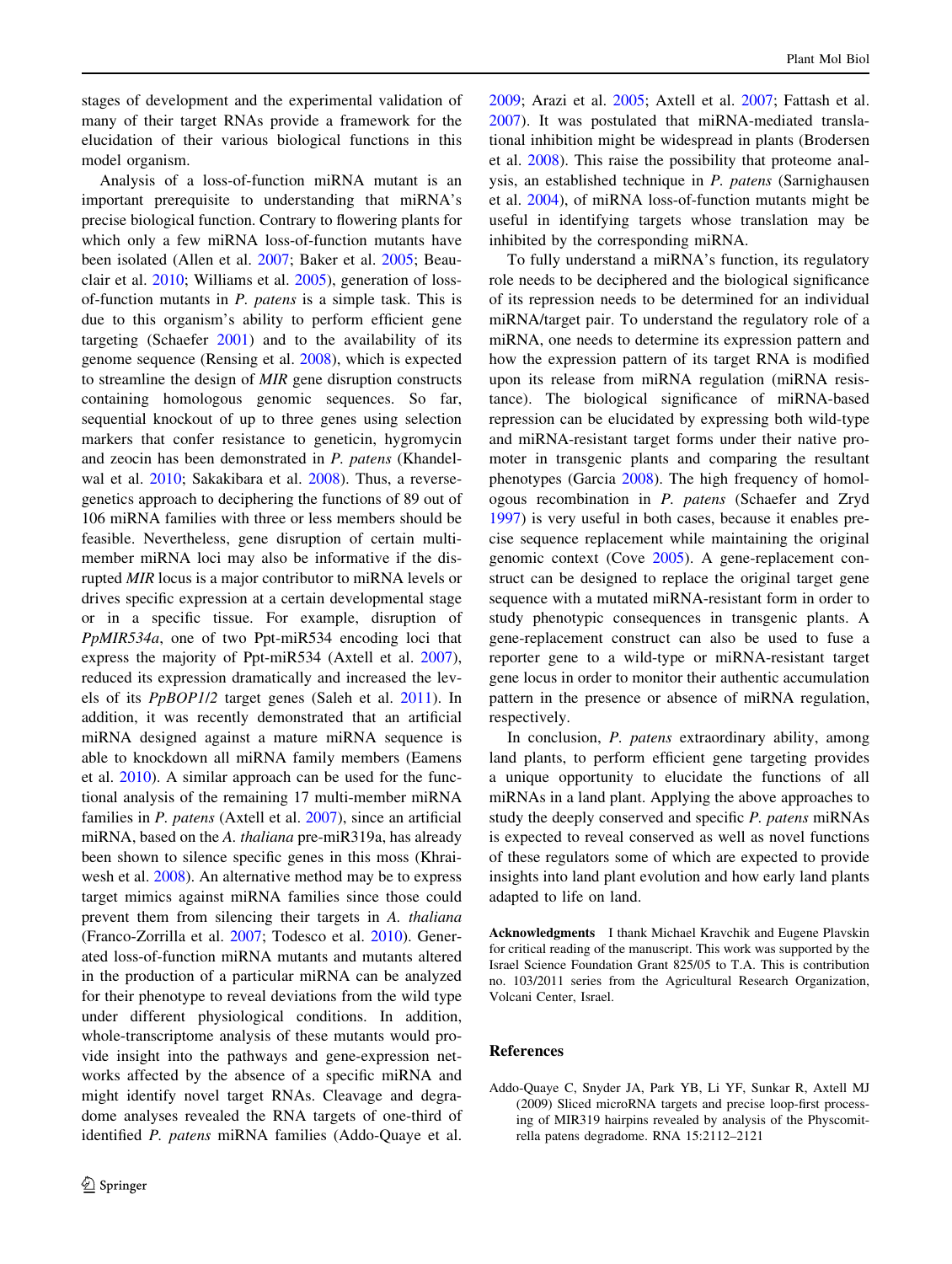- <span id="page-8-0"></span>Adenot X, Elmayan T, Lauressergues D, Boutet S, Bouche N, Gasciolli V, Vaucheret H (2006) DRB4-dependent TAS3 transacting siRNAs control leaf morphology through AGO7. Curr Biol 16:927–932
- Agarwal PK, Agarwal P, Reddy MK, Sopory SK (2006) Role of DREB transcription factors in abiotic and biotic stress tolerance in plants. Plant Cell Rep 25:1263–1274
- Allen E, Xie Z, Gustafson AM, Carrington JC (2005) microRNAdirected phasing during trans-acting siRNA biogenesis in plants. Cell 121:207–221
- Allen RS, Li J, Stahle MI, Dubroue A, Gubler F, Millar AA (2007) Genetic analysis reveals functional redundancy and the major target genes of the Arabidopsis miR159 family. Proc Natl Acad Sci USA 104:16371–16376
- Arazi T, Talmor-Neiman M, Stav R, Riese M, Huijser P, Baulcombe DC (2005) Cloning and characterization of micro-RNAs from moss. Plant J 43:837–848
- Arenas-Huertero C, Perez B, Rabanal F, Blanco-Melo D, De la Rosa C, Estrada-Navarrete G, Sanchez F, Covarrubias AA, Reyes JL (2009) Conserved and novel miRNAs in the legume Phaseolus vulgaris in response to stress. Plant Mol Biol 70:385–401
- Axtell MJ, Bartel DP (2005) Antiquity of microRNAs and their targets in land plants. Plant Cell 17:1658–1673
- Axtell MJ, Bowman JL (2008) Evolution of plant microRNAs and their targets. Trends Plant Sci 13:343–349
- Axtell MJ, Jan C, Rajagopalan R, Bartel DP (2006) A two-hit trigger for siRNA biogenesis in plants. Cell 127:565–577
- Axtell MJ, Snyder JA, Bartell DP (2007) Common functions for diverse small RNAs of land plants. Plant Cell 19:1750–1769
- Baker CC, Sieber P, Wellmer F, Meyerowitz EM (2005) The early extra petals1 mutant uncovers a role for microRNA miR164c in regulating petal number in Arabidopsis. Curr Biol 15:303–315
- Bao N, Lye KW, Barton MK (2004) MicroRNA binding sites in Arabidopsis class IIIHD-ZIP mRNAs are required for methylation of the template chromosome. Developmental Cell 7:653–662
- Bartel DP (2004) MicroRNAs: genomics, biogenesis, mechanism, and function. Cell 116:281–297
- Baumberger N, Baulcombe DC (2005) Arabidopsis ARGONAUTE1 is an RNA Slicer that selectively recruits microRNAs and short interfering RNAs. Proc Natl Acad Sci USA 102:11928–11933
- Beauclair L, Yu A, Bouché N (2010) microRNA-directed cleavage and translational repression of the copper chaperone for superoxide dismutase mRNA in Arabidopsis. Plant J 62:454–462
- Bologna NG, Mateos JL, Bresso EG, Palatnik JF (2009) A loop-tobase processing mechanism underlies the biogenesis of plant microRNAs miR319 and miR159. EMBO J 28:3646–3656
- Bouche N, Lauressergues D, Gasciolli V, Vaucheret H (2006) An antagonistic function for Arabidopsis DCL2 in development and a new function for DCL4 in generating viral siRNAs. EMBO J 25:3347–3356
- Brodersen P, Sakvarelidze-Achard L, Bruun-Rasmussen M, Dunoyer P, Yamamoto YY, Sieburth L, Voinnet O (2008) Widespread translational inhibition by plant miRNAs and siRNAs. Science 320:1185–1190
- Chen X (2004) A microRNA as a translational repressor of APETALA2 in Arabidopsis flower development. Science 303:2022–2025
- Chen X (2008) MicroRNA metabolism in plants. Curr Top Microbiol Immunol 320:117–136
- Chen X (2009) Small RNAs and their roles in plant development. Annu Rev Cell Dev Biol 25:21–44
- Cove D (2005) The moss Physcomitrella patens. Annu Rev Genet 39:339–358
- Cove DJ, Ashton NW (1988) Growth-regulation and development in physcomitrella-patens—an insight into growth-regulation and development of bryophytes. Bot J Linn Soc 98:247–252
- Deleris A, Gallego-Bartolome J, Bao J, Kasschau KD, Carrington JC, Voinnet O (2006) Hierarchical action and inhibition of plant Dicer-like proteins in antiviral defense. Science 313:68–71
- Dong Z, Han MH, Fedoroff N (2008) The RNA-binding proteins HYL1 and SE promote accurate in vitro processing of primiRNA by DCL1. Proc Natl Acad Sci USA 105:9970–9975
- Eamens AL, Agius C, Smith NA, Waterhouse PM, Wang MB (2010) Efficient silencing of endogenous MicroRNAs using artificial MicroRNAs in Arabidopsis thaliana. Mol Plant. doi[:10.1093/](http://dx.doi.org/10.1093/mp/ssq061) [mp/ssq061](http://dx.doi.org/10.1093/mp/ssq061)
- Fahlgren N, Montgomery TA, Howell MD, Allen E, Dvorak SK, Alexander AL, Carrington JC (2006) Regulation of AUXIN RESPONSE FACTOR3 by TAS3 ta-siRNA affects developmental timing and patterning in Arabidopsis. Curr Biol 16(9):939–944
- Fahlgren N, Howell MD, Kasschau KD, Chapman EJ, Sullivan CM, Cumbie JS, Givan SA, Law TF, Grant SR, Dangl JL, Carrington JC (2007) High-throughput sequencing of Arabidopsis microR-NAs: evidence for frequent birth and death of MIRNA genes. PLoS One 2:e219. doi:[10.1371/journal.pone.0000219](http://dx.doi.org/10.1371/journal.pone.0000219)
- Fattash I, Voss B, Reski R, Hess WR, Frank W (2007) Evidence for the rapid expansion of microRNA-mediated regulation in early land plant evolution. BMC Plant Biol 7:13. doi:[10.1186/1471-](http://dx.doi.org/10.1186/1471-2229-7-13) [2229-7-13](http://dx.doi.org/10.1186/1471-2229-7-13)
- Floyd SK, Bowman JL (2004) Gene regulation: ancient microRNA target sequences in plants. Nature 428:485–486
- Floyd SK, Bowman JL (2007) The ancestral developmental tool kit of land plants. Int J Plant Sci 168:1–35
- Franco-Zorrilla JM, Valli A, Todesco M, Mateos I, Puga MI, Rubio-Somoza I, Leyva A, Weigel D, Garcia JA, Paz-Ares J (2007) Target mimicry provides a new mechanism for regulation of microRNA activity. Nat Genet 39:1033–1037
- Frank W, Decker EL, Reski R (2005a) Molecular tools to study Physcomitrella patens. Plant Biol (Stuttg) 7:220–227
- Frank W, Ratnadewi D, Reski R (2005b) Physcomitrella patens is highly tolerant against drought, salt and osmotic stress. Planta 220:384–394
- Garcia D (2008) A miRacle in plant development: role of microRNAs in cell differentiation and patterning. Seminars cell Dev Biol 19:586–595
- Gasciolli V, Mallory AC, Bartel DP, Vaucheret H (2005) Partially redundant functions of Arabidopsis DICER-like enzymes and a role for DCL4 in producing trans-acting siRNAs. Curr Biol 15:1494–1500
- Ha CM, Kim GT, Kim BC, Jun JH, Soh MS, Ueno Y, Machida Y, Tsukaya H, Nam HG (2003) The BLADE-ON-PETIOLE 1 gene controls leaf pattern formation through the modulation of meristematic activity in Arabidopsis. Development 13:161–172
- Hepworth SR, Zhang Y, McKim S, Li X, Haughn GW (2005) Blade-On-Petiole-dependent signaling controls leaf and floral patterning in Arabidopsis. Plant Cell 17:1434–1448
- Howell MD, Fahlgren N, Chapman EJ, Cumbie JS, Sullivan CM, Givan SA, Kasschau KD, Carrington JC (2007) Genome-wide analysis of the RNA-dependent RNA Polymerase6/DICER-LIKE4 pathway in Arabidopsis reveals dependency on miRNAand tasiRNA-directed targeting. Plant Cell 19:926–942
- Iuchi S, Koyama H, Iuchi A, Kobayashi Y, Kitabayashi S, Kobayashi Y, Ikka T, Hirayama T, Shinozaki K, Kobayashi M (2007) Zinc finger protein STOP1 is critical for proton tolerance in Arabidopsis and coregulates a key gene in aluminum tolerance. Proc Natl Acad Sci USA 104:9900–9905
- Johri MM, Desai S (1973) Auxin regulation of caulonema formation in moss protonema. Nat New Biol 245:223–224
- Jun JH, Ha CM, Fletcher JC (2010) Blade-On-Petiole1 coordinates organ determinacy and axial polarity in arabidopsis by directly activating Asymmetric Leaves2. Plant Cell 22:62–76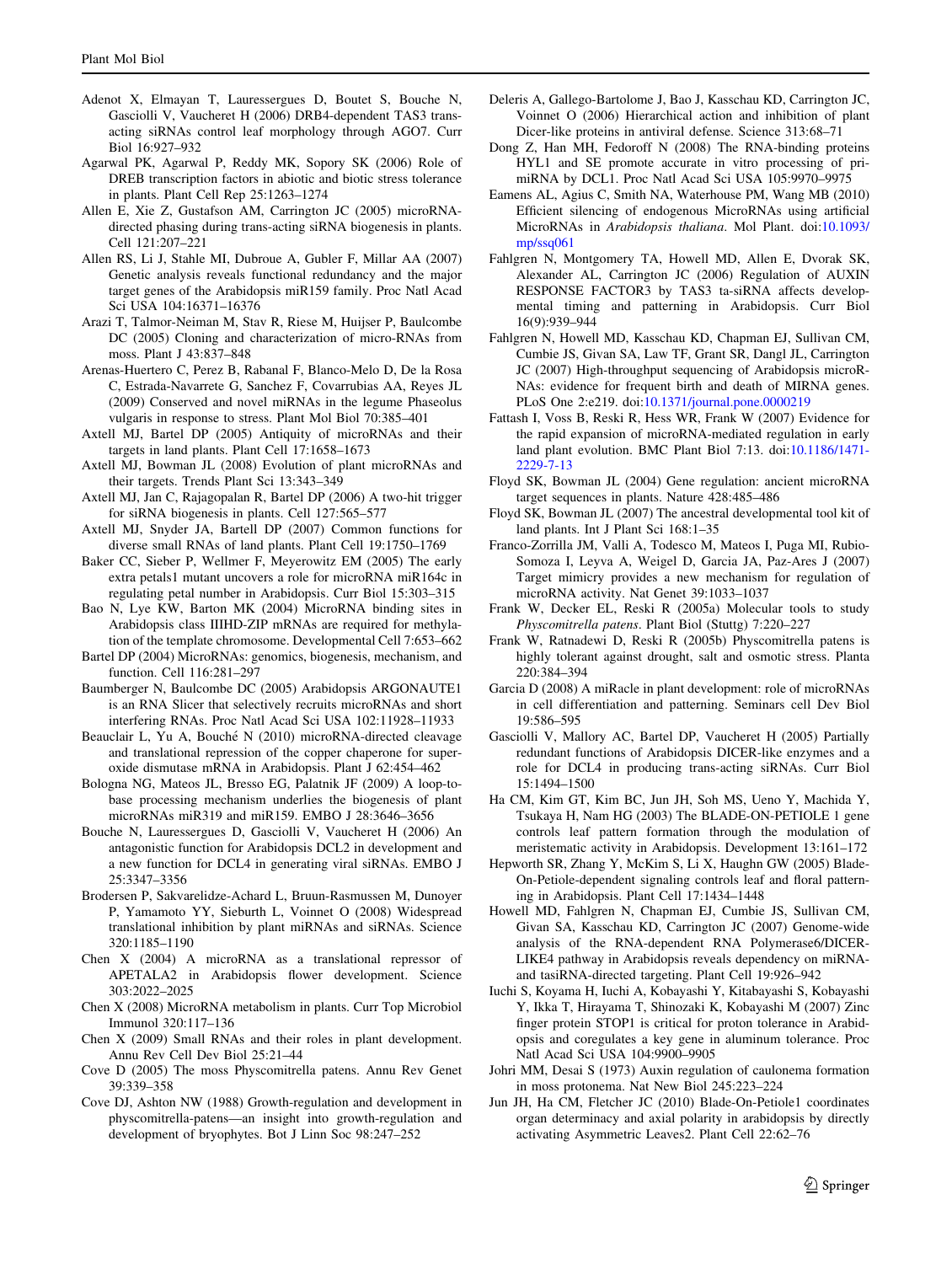- <span id="page-9-0"></span>Kasschau KD, Xie Z, Allen E, Llave C, Chapman EJ, Krizan KA, Carrington JC (2003) P1/HC-Pro, a viral suppressor of RNA silencing, interferes with Arabidopsis development and miRNA unction. Dev Cell 4:205–217
- Kenrick P, Crane PR (1997) The origin and early evolution of plants on land. Nature 389:33–39
- Khandelwal A, Cho SH, Marella H, Sakata Y, Perroud PF, Pan A, Quatrano RS (2010) Role of ABA and ABI3 in desiccation tolerance. Science 327:546
- Khraiwesh B, Ossowski S, Weigel D, Reski R, Frank W (2008) Specific gene silencing by artificial MicroRNAs in Physcomitrella patens: an alternative to targeted gene knockouts. Plant Physiol 148:684–693
- Khraiwesh B, Arif MA, Seumel GI, Ossowski S, Weigel D, Reski R, Frank W (2010) Transcriptional control of gene expression by microRNAs. Cell 140:111–122
- Kurihara Y, Watanabe Y (2004) Arabidopsis micro-RNA biogenesis through Dicer-like 1 protein functions. Proc Natl Acad Sci USA 101:12753–12758
- Kurihara Y, Takashi Y, Watanabe Y (2006) The interaction between DCL1 and HYL1 is important for efficient and precise processing of pri-miRNA in plant microRNA biogenesis. RNA 12:206–212
- Liu PP, Montgomery TA, Fahlgren N, Kasschau KD, Nonogaki H, Carrington JC (2007) Repression of Auxin Response Factor10 by microRNA160 is critical for seed germination and postgermination stages. Plant J 52:133–146
- Llave C, Xie Z, Kasschau KD, Carrington JC (2002) Cleavage of Scarecrow-like mRNA targets directed by a class of Arabidopsis miRNA. Science 297:2053–2056
- Luo QJ, Samanta MP, Koksal F, Janda J, Galbraith DW, Richardson CR, Ou-Yang F, Rock CD (2009) Evidence for antisense transcription associated with microRNA target mRNAs in Arabidopsis. PLoS Genet 5:e1000457. doi[:10.1371/journal.pgen.](http://dx.doi.org/10.1371/journal.pgen.1000457) [1000457](http://dx.doi.org/10.1371/journal.pgen.1000457)
- Mallory AC, Bartel DP, Bartel B (2005) MicroRNA-directed regulation of Arabidopsis AUXIN RESPONSE FACTOR17 is essential for proper development and modulates expression of early auxin response genes. Plant Cell 17:1360–1375
- McKim SM, Stenvik GE, Butenko MA, Kristiansen W, Cho SK, Hepworth SR, Aalen RB, Haughn GW (2008) The Blade-On-Petiole genes are essential for abscission zone formation in Arabidopsis. Development 135:1537–1546
- Menand B, Calder G, Dolan L (2007) Both chloronemal and caulonemal cells expand by tip growth in the moss Physcomitrella patens. J Exp Bot 58:1843–1849
- Merchan F, Boualem A, Crespi M, Frugier F (2009) Plant polycistronic precursors containing non-homologous microRNAs target transcripts encoding functionally related proteins. Genome Biol 10:R136. doi[:10.1186/gb-2009-10-12-r136](http://dx.doi.org/10.1186/gb-2009-10-12-r136)
- Mi S, Cai T, Hu Y, Chen Y, Hodges E, Ni F, Wu L, Li S, Zhou H, Long C, Chen S, Hannon GJ, Qi Y (2008) Sorting of small RNAs into Arabidopsis argonaute complexes is directed by the  $5<sup>′</sup>$ terminal nucleotide. Cell 133:116–127
- Molnar A, Schwach F, Studholme DJ, Thuenemann EC, Baulcombe DC (2007) miRNAs control gene expression in the single-cell alga Chlamydomonas reinhardtii. Nature 447:1126–1129
- Montgomery TA, Howell MD, Cuperus JT, Li D, Hansen JE, Alexander AL, Chapman EJ, Fahlgren N, Allen E, Carrington JC (2008) Specificity of ARGONAUTE7-miR390 interaction and dual functionality in TAS3 trans-acting siRNA formation. Cell 133:128–141
- Niu L, Zhang Y, Pei Y, Liu C, Cao X (2008) Redundant requirement for a pair of Protein Arginine Methyltransferase4 homologs for the proper regulation of Arabidopsis flowering time. Plant Physiol 148:490–503
- Olsen AN, Ernst HA, Leggio LL, Skriver K (2005) NAC transcription factors: structurally distinct, functionally diverse. Trends Plant Sci 10:79–87
- Park W, Li J, Song R, Messing J, Chen X (2002) Carpel Factory. A Dicer homolog, and HEN1, a novel protein, act in microRNA metabolism in Arabidopsis thaliana. Curr Biol 12:1484–1495
- Poethig RS (2009) Small RNAs and developmental timing in plants. Curr Opin Genet Dev 19:374–378
- Prigge MJ, Bezanilla M (2010) Evolutionary crossroads in developmental biology: Physcomitrella patens. Development 137:3535– 3543
- Qi Y, Denli AM, Hannon GJ (2005) Biochemical specialization within Arabidopsis RNA silencing pathways. Mol Cell 19:421– 428
- Rajagopalan R, Vaucheret H, Trejo J, Bartel DP (2006) A diverse and evolutionarily fluid set of microRNAs in Arabidopsis thaliana. Genes Dev 20:3407–3425
- Rensing SA et al (2008) The Physcomitrella genome reveals evolutionary insights into the conquest of land by plants. Science 319(5859):64–69
- Reski R (1998) Development, genetics and molecular biology of mosses. Bot Acta 111:1–15
- Rhoades MW, Reinhart BJ, Lim LP, Burge CB, Bartel B, Bartel DP (2002) Prediction of plant microRNA targets. Cell 110:513– 520
- Riechmann JL, Meyerowitz EM (1998) The AP2/EREBP family of plant transcription factors. Biol Chem 379:633–646
- Sakakibara K, Nishiyama T, Deguchi H, Hasebe M (2008) Class 1 KNOX genes are not involved in shoot development in the moss Physcomitrella patens but do function in sporophyte development. Evol Dev 10:555–566
- Saleh O, Issman N, Seumel GI, Stav R, Samach A, Reski R, Frank W, Arazi T (2011) MicroRNA534a control of Blade-On-Petiole 1 and 2 mediates juvenile-to-adult gametophyte transition in Physcomitrella patens. Plant J 65:661–674
- Sarnighausen E, Wurtz V, Heintz D, Van Dorsselaer A, Reski R (2004) Mapping of the Physcomitrella patens proteome. Phytochemistry 65:1589–1607
- Schaefer DG (2001) Gene targeting in Physcomitrella patens. Curr Opin Plant Biol 4:143–150
- Schaefer DG, Zryd JP (1997) Efficient gene targeting in the moss Physcomitrella patens. Plant J 11:1195–1206
- Schauer SE, Jacobsen SE, Meinke DW, Ray A (2002) DICER-LIKE1: blind men and elephants in Arabidopsis development. Trends Plant Sci 7:487–491
- Schumaker KS, Dietrich MA (1998) Hormone-induced signaling during moss development. Annu Rev Plant Physiol Plant Mol Biol 49:501–523
- Singer SD, Krogan NT, Ashton NW (2007) Clues about the ancestral roles of plant MADS-box genes from a functional analysis of moss homologues. Plant Cell Rep 26:1155–1169
- Sunkar R (2010) MicroRNAs with macro-effects on plant stress responses. Semin Cell Dev Biol 21:805–811
- Talmor-Neiman M, Stav R, Frank W, Voss B, Arazi T (2006a) Novel micro-RNAs and intermediates of micro-RNA biogenesis from moss. Plant J 47:25–37
- Talmor-Neiman M, Stav R, Klipcan L, Buxdorf K, Baulcombe DC, Arazi T (2006b) Identification of trans-acting siRNAs in moss and an RNA-dependent RNA polymerase required for their biogenesis. Plant J 48:511–521
- Tang G, Reinhart BJ, Bartel DP, Zamore PD (2003) A biochemical framework for RNA silencing in plants. Genes Dev 17:49–63
- Todesco M, Rubio-Somoza I, Paz-Ares J, Weigel D (2010) A collection of target mimics for comprehensive analysis of microRNA function in Arabidopsis thaliana. PLoS Genet 6:e1001031. doi[:10.1371/journal.pgen.1001031](http://dx.doi.org/10.1371/journal.pgen.1001031)